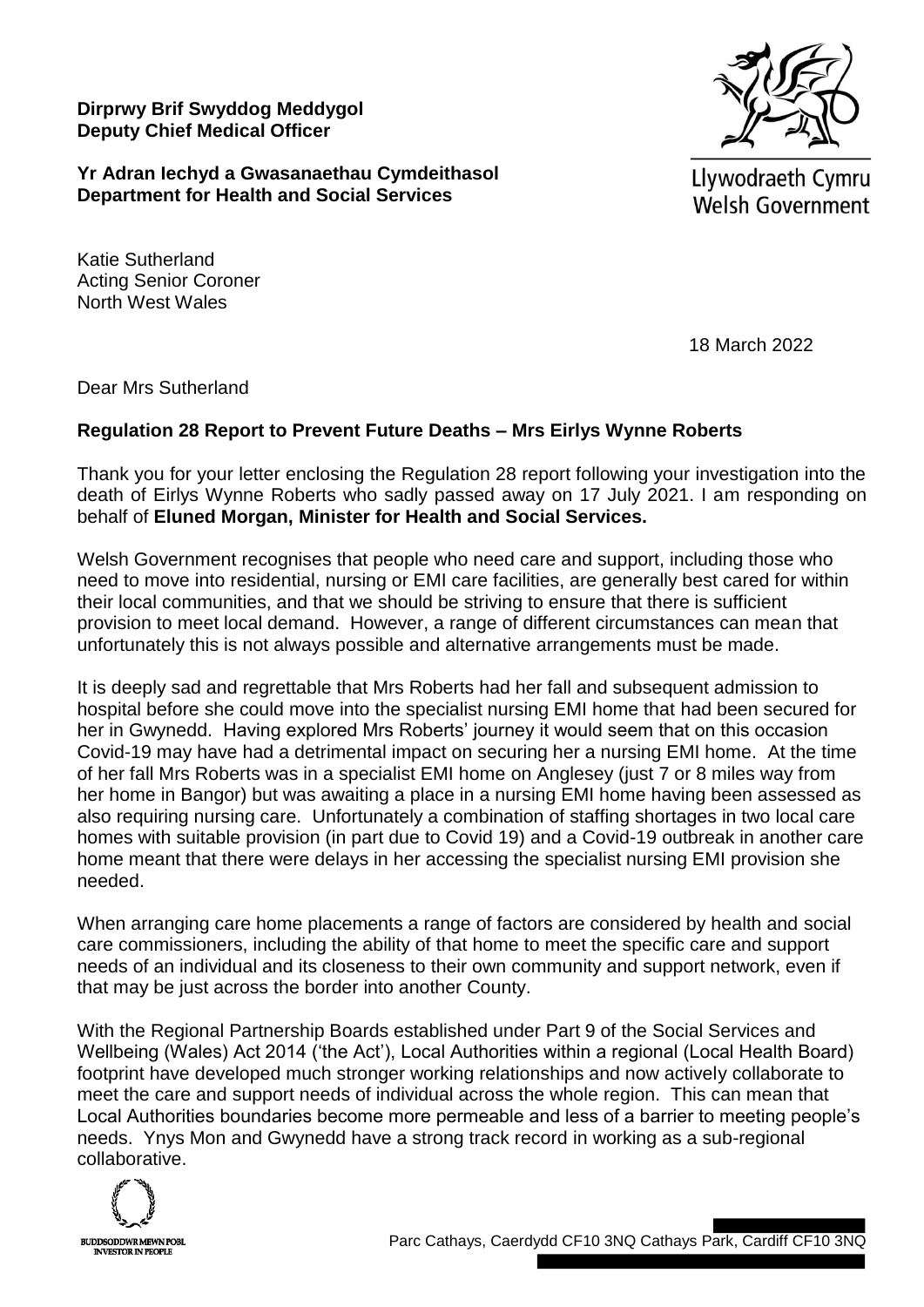More broadly Welsh Government clearly recognises the challenges across the health and social care system in ensuring peoples increasingly complex care and support needs can be met within the community, as close to home as possible.

The changing and growing care and support needs of our population alongside the impacts of Covid-19and the challenges of recruiting and retaining a skilled social care workforce has created unprecedented challenges in our health and social care system. As a Government we are working hard, alongside delivery partners to strengthen our system so it can support people better.

## *Financial support*

During the Covid pandemic the Welsh Government has made significant resources available to local authorities and health boards, to ensure that social care providers can meet the additional costs arising because of the pandemic. The recently published Welsh Government budget for 2022-25 provides an additional £180m to local authorities directly to strengthen the social care sector, with further reform and capital funding also being allocated.

## *Integrated planning and commissioning*

Welsh Government has put in place mechanisms to enable Local Authorities and the NHS to better meet changing population needs. They have clear responsibilities to plan and commission care and support services that meet the needs of their local populations, including the commissioning of residential and nursing care for those who need it. Under the Act, local authorities and health boards are required to work together, through the Regional Partnership Boards, to produce five yearly Population Needs Assessments and Market Stability Reports. These must be based upon assessments of local population needs, the range and level of services required to meet those needs, sufficiency of provision, and the stability and sustainability of the market for regulated services such as domiciliary and residential care. Together these feed into the strategic joint Area Plans, which in turn underpin the commissioning decisions of local authority and NHS partners.

The next round of Population Needs Assessments and Market Stability Reports are due to be published in April and June this year. In preparing their assessments, the Regional Partnership Boards must engage with a wide range of stakeholders, including citizens, carers, third sector and community groups, and care providers, so that the provision of care and support can be appropriately tailored to local need.

The Part 9 guidance of the Act also states that local health boards and local authorities must jointly commission care homes through regional pooled funds. It states that in relation to care homes they should agree an appropriate integrated regional market position statement and a regional commissioning strategy. These should specify the outcomes required of care homes, including the range of services required, and consensus on the methods of commissioning. In addition, the guidance states that local authorities and health boards should:

- agree a common contract and specification;
- agree common contract monitoring criteria and processes that include service user feedback;
- develop an integrated approach to agreeing fees with providers.
- develop an integrated approach to quality assurance; and
- adopt a transparent use of resources. Budgets must be aligned with overall expenditure identified, together with the financial commitments of both agencies to the commissioning of care homes.

In September 2020, the Auditor General wrote to the Welsh Government and copied the letter to all local authority and health board chief executives in Wales, raising concerns about regional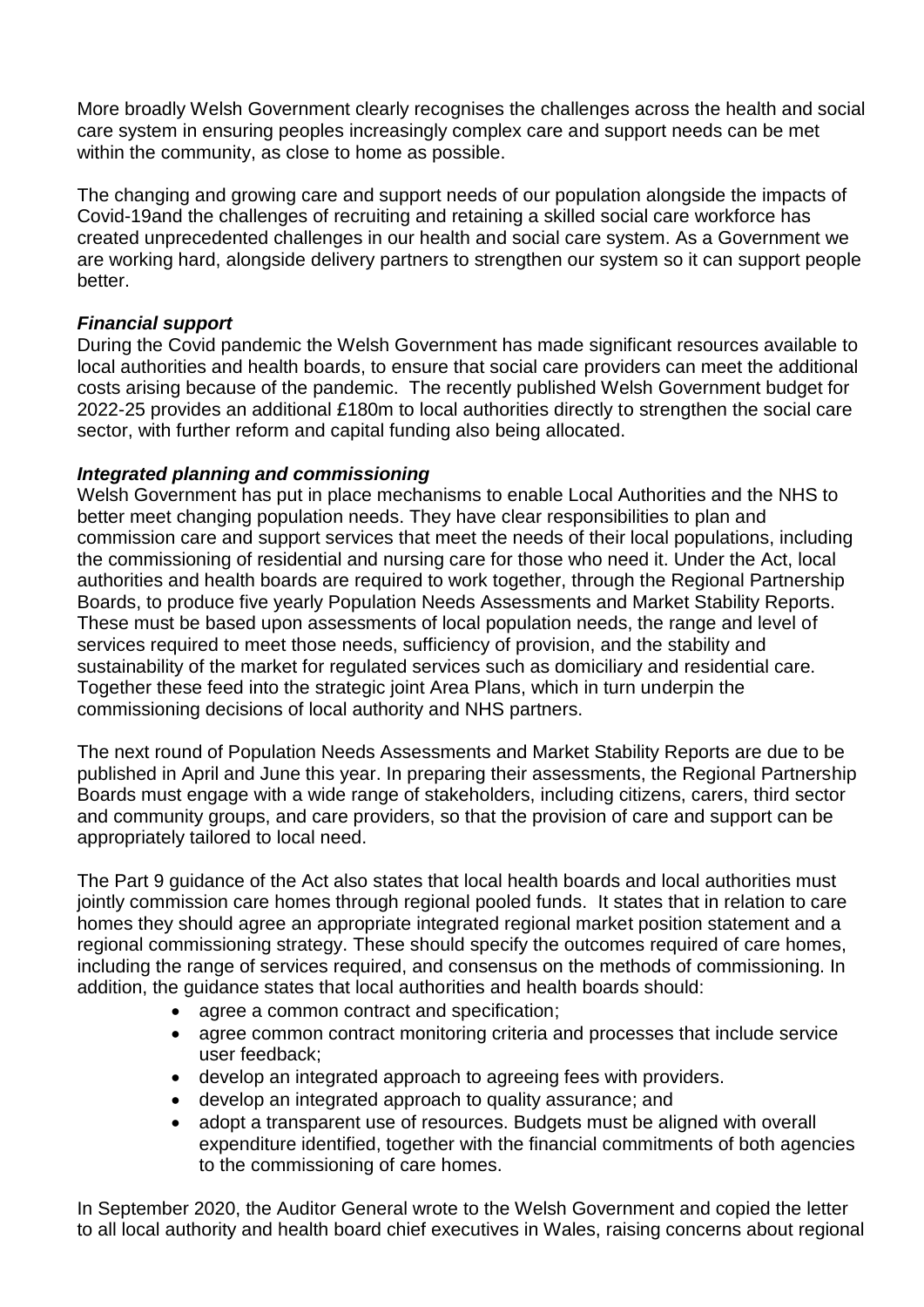pooled funds in relation to care homes for older people. These concerns emerged from audit work at two of the local authorities in North Wales earlier that year.

The Audit Wales report on care home commissioning for older people published in December 2021 concluded that there were some significant concerns around the practical application of pooled budgets for care-home provision in North Wales, and potentially more widely in Wales.

In January 2021 Welsh Government issued the [Rebalancing Care and Support White Paper,](https://gov.wales/sites/default/files/consultations/2021-01/consutation-document.pdf) proposing legislative and other changes we believe are essential to securing the vision set out in the Act.

These included the development of a strategic National Framework for care and support, which will set standards for commissioning practice, reduce complexity, and focus on quality and outcomes. The implementation of this Framework will be overseen by a National Office within Welsh Government. In addition, we are committed to strengthening regional partnership arrangements to support stronger partnership working and deliver for local populations, with a focus on governance and scrutiny, planning and performance, engagement and voice, integrated service delivery, and rebalancing the social care market.

This programme of work will also enable Welsh Government to respond to Audit Wales concerns by strengthening integrated commissioning practice and specifically the use of pooled funds.

Looking to the future, we are also setting up an Expert Group to support our ambition to create a National Care Service for Wales, free at the point of need and continuing as a public service, as set out in the Co-operation Agreement.

## *Workforce*

Building a sustainable social care workforce remains a key priority for us, and we have been working with the regulator and the social care sector to meet this challenge. As well as the *WeCare.Wales* national recruitment campaign, which has been running from August 2021, we have increased funding to ensure targeted recruitment initiatives and additional supports to people who are considering entry into social care employment.

In addition, our announcement of the introduction of the Real Living Wage provides a starting point for improved terms and conditions for social care workers, and we continue to work with the Social Care Fair Work Forum to consider what more can be done to attract people into the social care sector.

The Minister for Health and Social Services will write to the Chairs of the seven Regional Partnership Boards in Wales, the Chief Executives of the Health Boards and Directors of Social Services to ask them to review their current provision for older peoples residential care, including EMI beds and to ensure that their imminent Population Needs Assessments and Market Stability Reports robustly explore the sufficiency of provision. Any action to improve the commissioning and sufficiency of such provision should then be set out in their forthcoming Area Plans.

We hope you find this information helpful.

Yours sincerely